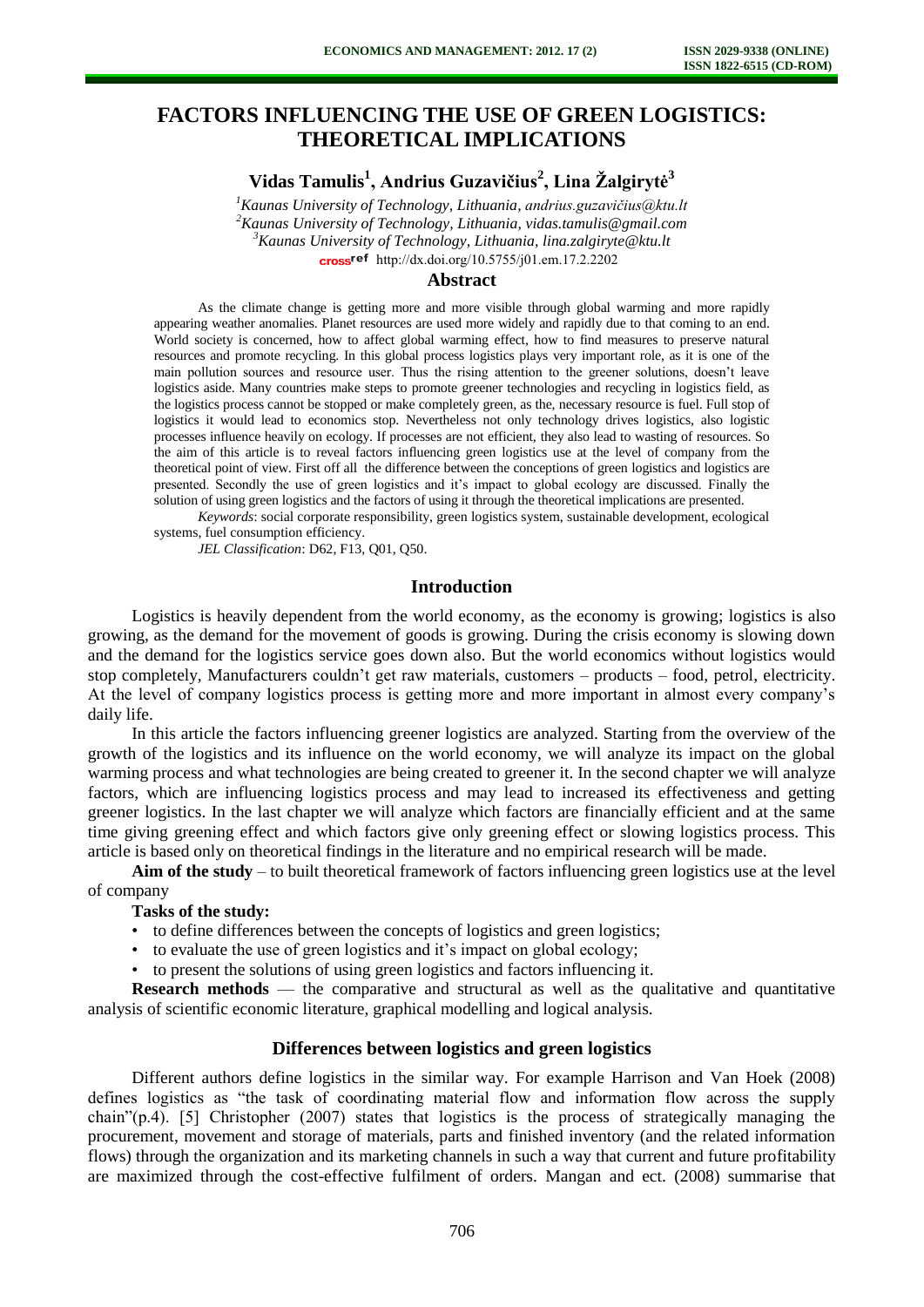logistics involves getting, in the right way, the right product, in the right quantity and right quality, in the right place at the right time, for the right customer at the right cost. In the supply chain management glossary (2010) logistics is defined as "the process of planning, implementing, and controlling procedures for the efficient and effective transportation and storage of goods including services, and related information from the point of origin to the point of consumption for the purpose of conforming to customer requirements. This definition includes inbound, outbound, internal, and external movements" (p. 114). It can be seen that different authors stresses that logistics includes the transfer of goods and information, which must be planed, implemented and controlled in the most efficient way in order to meet the needs of the customer.

The term "green logistics" is defined as supply chain management practices and strategies that reduce the environmental and energy footprint of freight distribution, which focuses on material handling, waste management, packaging and transport (Rodrigue and etc, 2012). Thiell and etc. (2012) notice that green logistics consists of all activities related to the eco-efficient management of the forward and reverse flows of products and information between the point of origin and the point of consumption whose purpose is to meet or exceed customer demand. Lee and Klassen (2008) describe green logistics as Green Supply Chain Management that can be defined as a organizations activity taking into account environmental issues and integrating it into supply chain management in order to change the environmental performance of suppliers and customers.

#### **The use of the green logistics and its impact to global ecology**

Growing focus on world ecology process puts big stress on logistics process, as it is one of the biggest reasons for the world global warming and polluters. Transport among the world permanently is emitting huge amounts of carbon dioxide, nevertheless new green technologies are invented and promoted. In the European strategy (2010) there is a big attention on the sustainable development taken. On of the purposes of the European strategy till 2020 is:" to reduce greenhouse gas emissions by at least 20% compared to 1990 levels or by 30%, if the conditions are right; increase the share of renewable energy sources in our final energy consumption to 20%; and a 20% increase in energy efficiency". In order to achieve this green logistics plays an important role.



**Figure 1.** Logistic activity and GHG emission

According to the World economic forum data (2009) road transport is the biggest polluter among all transport types (figure 1). Road transport is one of the most popular transport modes due to its flexibility, mostly developed road system, rather low affect due to weather conditions. Other transport modes have more limitations due to flexibility, distribution network or dependence on the weather conditions. The main attention is put to road transport as there are big spaces to reduce its emissions by changing road transport to other modes, which are more environment friendly. Having the biggest part of emissions road transport is not the most inefficient transport mode. According to the World economic forum data (2009) the most inefficient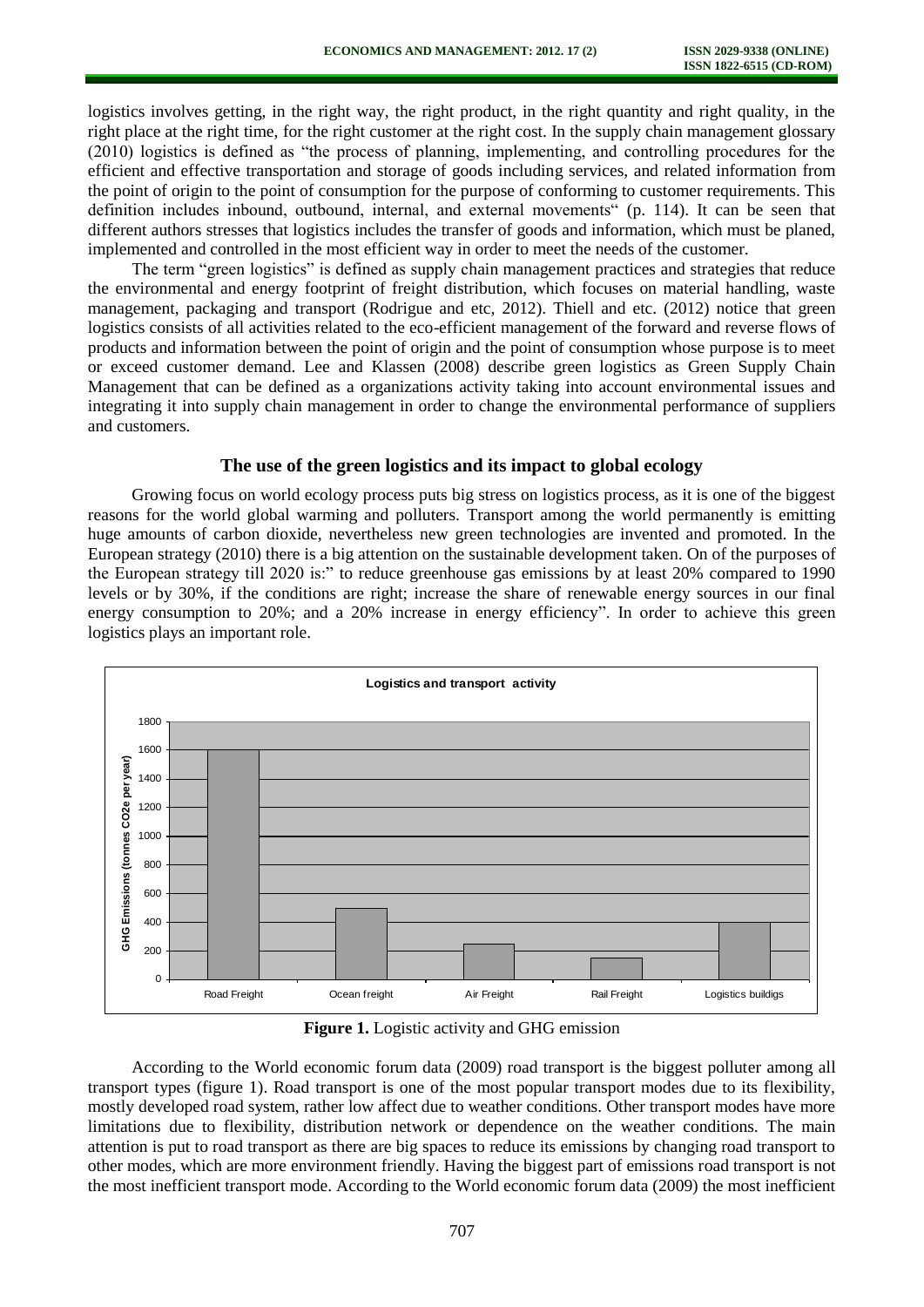transport mode is airfreight. Rail and sea freight are the most efficient transport modes. The big stress is put on changing to efficient transport modes. Nevertheless this may cause to companies more problems, as benefit. Problems of despeeding of supply chain may arise, inflexibility, increased inventory, more control units concerned with delivery information and etc. (figure 2).



**Figure 2.** Approach of effectiveness in logistical system

### **The solutions of using green logistics and the factors influencing it**

Although in country and European level is declared the importance of ecology, but the statistics shows that environmentally the most friendly transport modes – rail and water, are not so frequently used, as they haven't such flexibility and service level like road transport. Analyzing literature were found five solutions affecting emissions in transport sector.

- 1. Clean vehicles. (Thiell and etc. 2011)
- 2. Multimodal shipment (McKinnon and etc. 2010)
- 3. Freight consolidation (Thiell and etc. 2011)
- 4. Road, traffic, infrastructure(McKinnon and etc. 2010)
- 5. Home delivery (World Economic Forum 2009)

### **Clean vehicles**

The main engines in all transport modes –internal combustion (road transport, sea, rail) and jet and screw engines (air transport). All transport modes need fuel, which is made from oil and during burning process emit CO2 gas. Engineers are modernizing these engines to make them as much clean as possible with lowest fuel consumption. Having in mind that oil resources are running out, for future we will need alternative sources to move transport means. Currently there is no technology on the market, which could substitute internal combustion or jet engines effectively. Thus we can analyze current modern technologies, which are present on the market and if their greenness gives any use to the company owing such transport vehicles. For the future is forecasted for long haul truck fuel efficiency improvements of 20-30%, 35-45% reduction in aircraft emissions du to engine and fuselage redesigning, and for containerships new technologies allowing to emit till 70% CO2 (McKinnon 2011).

Road taxation in some countries depends on truck ecology class. What is one of reasons to use environmentally friendly transport vehicles. Countries like Germany, apply lower rates for using its roads. In Lithuania ecological transport is not promoted the same rate applies to all trucks.

#### **Multimodal shipments**

Intermodal Transportation: Transporting freight by using two or more transportation modes such as by truck and rail or truck and oceangoing vessel. (Council of Supply Chain Management Professionals 2010).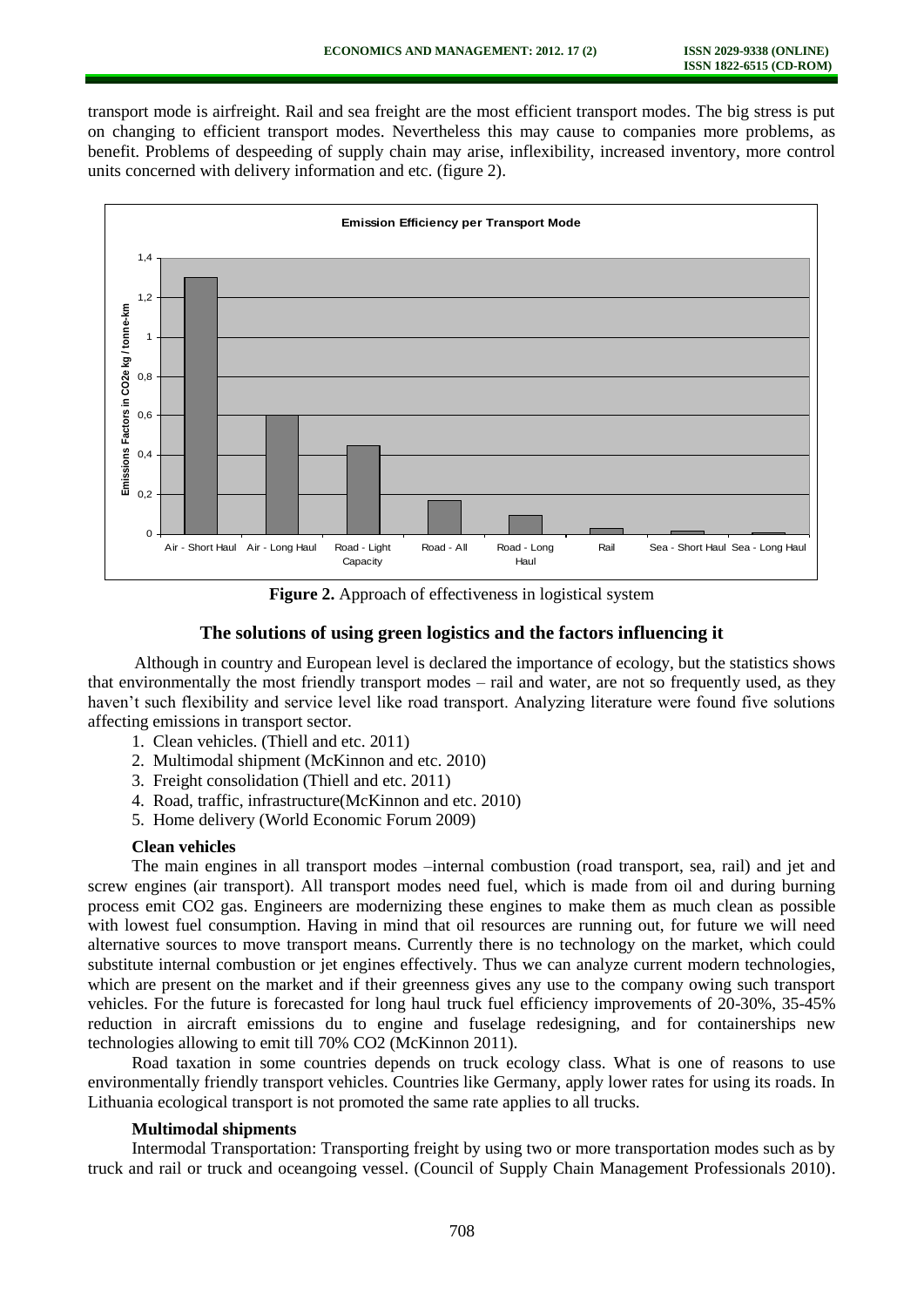Looking stricter to CO2 emissions, more attention is paid to multimodal shipment, changing to more environmentally friendly transport means – rail and sea (Naim, 2010). Comparing sea and air deliveries, sea deliveries make 1-2% of air emissions per tone-km. The effect in CO2 emissions is very significant. But what changes, positive or negative can bring modal change. Do green solution will bring desired effect to the company.

Road transport is commonly used for possibility to deliver goods door-to-door due to developed road system and its flexibility. Air conditions may heavily effect delivery of goods (McKinnon, Cullinane, Browne, Whiteing 2010).Air transport is very fast transport delivering goods at big distances, but has limited delivery network and very expensive. Very depending on air condition, even volcano eruption may cause stop of air transport. Delivery of goods and distribution from terminal is made by other means of transport (McKinnon, Cullinane, Browne, Whiteing 2010).

Rail transport has almost no effect on weather conditions, possible to deliver big amounts of goods in one transport unit at cheap price, at close distances road transport is more competitive, delivery is possible where railroads are built, not every company has rail road close to it (McKinnon, Cullinane, Browne, Whiteing 2010). Sea transport is one of the cheapest transport modes, doesn't need road system, but at the same time s one of the slowest transport modes, is heavily dependant on weather conditions, limited network like in air transport.Ships and railways are the most environmentally friendly transport means, but their have the poorest service. Air and road transport have much higher quality ratings and are selected more by the customers.

According studies intermodal solutions help to save money, but are slower, not so reliable comparing with uni-modal road transport . Cargo tracking in multimodal means is more difficult. Almost impossible to track which transport mode damaged goods, as the container may undergo all way from supplier to client sealed and no visible damage may be seen during all way. Every transport mode operator may be claiming that the goods were taken without possibility to check what's its condition, if the goods were not damaged (McKinnon, Cullinane, Browne, Whiteing 2010). Damage of the goods may occur in any transport mode.

#### **Freight consolidation**

Freight consolidation helps to use transport more efficiently, delivering more goods with one transport means. Deliveries with half empty trucks are economically not useful. Freight company earns more money, delivering more goods with one transport means, what reduces freight cost per kg. At the same time emissions are reduced as the goods are delivered with fewer transport means. In some cases direct delivery may be very expensive. For increasing freight consolidation are logistics centres. [20] Effective logistics centre network allows distributing effectively goods along the whole world by all transport modes [21].

#### **Road, traffic, infrastructure**

Traffic flows, allocation of distribution centres, road infrastructure plays considerable role in emission reducing. Heavy transport's, struggling in the city, extremely in rush hours, fuel consumption may increase 130% or even more (Wu, Dunn, 1995). Driving with heavy transport into the may be because of missing detour around the cities, distribution centre or client location inside the city. Moving distribution centres outside the city allows heavy traffic to leave outside the city and to consolidate the goods that have to be delivered to the city. Modern road system helps to avoid traffic jams, run fewer kilometres to deliver all goods.

#### **Home delivery**

Among larger economies for shopping with cares are is driven about 126 billion kilometres. Changing it to home delivery would help to reduce traffic congestion, reduce emissions. Growing segment of ecommerce, in some countries around 20% per year, has the potential to reduce trip number significantly.

#### **Factors affecting green logistics**

Green solutions not always mean benefit for the company, some of these solutions may cause disadvantages to the companies and there will be no interest in green solutions, but will be chosen bigger revenue, achieved without paying attention to the footprint on the environment left during distribution process.

Schmied (2010) distinguishes four factors affecting green logistics – company, customers, politics, and society. According picture 3, we may see, that each of them may affect green solutions.

Customers may require products delivered with clean vehicles or in such manner that the emissions are minimized, forcing suppliers to go to green solutions, although normally they wouldn't do it. Customers can go to superstores that are built in places having convenient road system and avoid that are built in such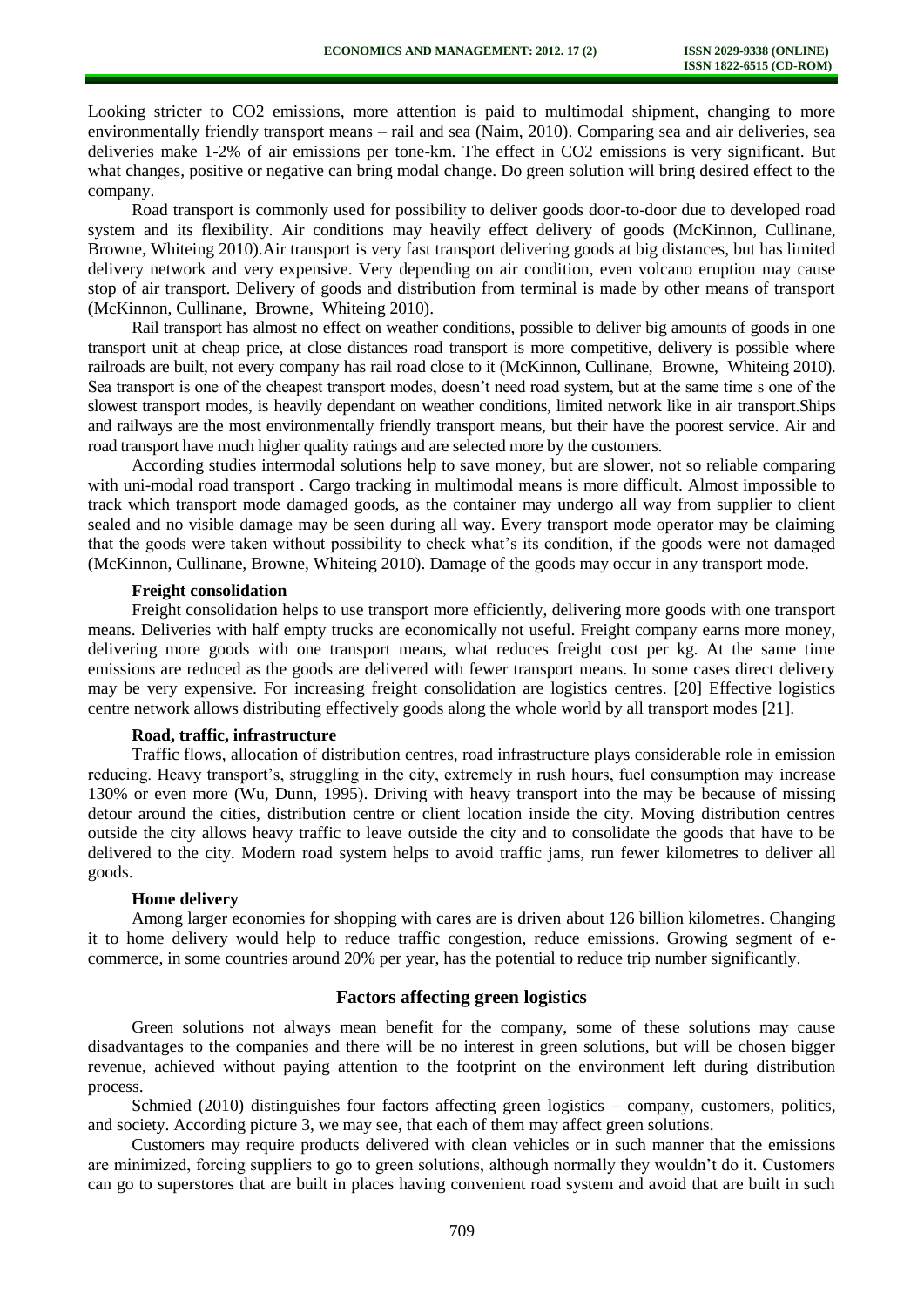way, that reaching them may cause extra emissions. Perhaps the biggest affect from customers may be home delivery, as they are the direct users of this service.



**Figure 3.** Factors affecting green logistics

Society has also the power to affect all these solutions. Like the customers requiring and promoting of purchases of green delivered product, causing companies to move green. Promote home delivery, saving many kilometres driven to supermarkets.

Politics is the strongest factor. Having force to publish laws, give incentives, regulate infrastructure, politics are in close touch with every solution. From their actions will depend if the companies will be interested to use green logistics or stay with old technologies and solutions.

Politics, society, companies, customers are closely related with each other. Politics are elected by customers and society, companies must obey laws from politics and need of customers. To create more exact view of interrelation must be made separate analysis.

In the debate on the environmental impact of logistics and transportation, several measures have been suggested by researchers and policy-makers to come to terms with the current trend of growing CO2 emissions (IPCC, 2007). Although all operations within a logistics system are important when considering a reduction, transport operations account for a large share of any logistics system's emissions (Wu and Dunn, 1995) and, consequently, much of the recent logistics literature has focused on the sustainability of transport operations within the system (see for example Edwards et al., 2010; Sanchez-Rodrigues et al., 2010; Wolf and Seuring, 2010; Lieb and Lieb, 2010). In a European context, a measure commonly suggested to reduce the environmental impact of transportation is the shift in transport modes, from faster, more polluting modes such as road and air transport to slower and less polluting modes such as rail or maritime transport (McKinnon, 2008; European Commission, 2001). In particular, intermodal road-rail solutions, where a combination of road and rail transport is utilized, has been suggested as a promising way to reduce the CO2 emissions from the transport operations within a logistics system (Flodén, 2007; Swedish Government, 2006; European Commission, 2001).

## **Conclusions**

- 1. Logistics focuses on transfer of goods, information and coordination of this process. Green logistics focuses how to reduce environmental impact of logistics processes, how to switch to greener transport modes. Logistics process focuses on optimization, reducing costs, increasing delivery speed, and gaining maximal revenue. Not always it focuses if the achieved result was using environmentally friendly solutions or transport modes. Green logistics focuses on all logistics fields where appear emissions, waste, inefficient use of resources. Some of green solutions may be not useful for business, as it may reduce flexibility of logistics process.
- 2. It is important to present proposals to modernize and decarbonise the transport sector thereby contributing to increased competitiveness. This can be done through a mix of measures e.g.